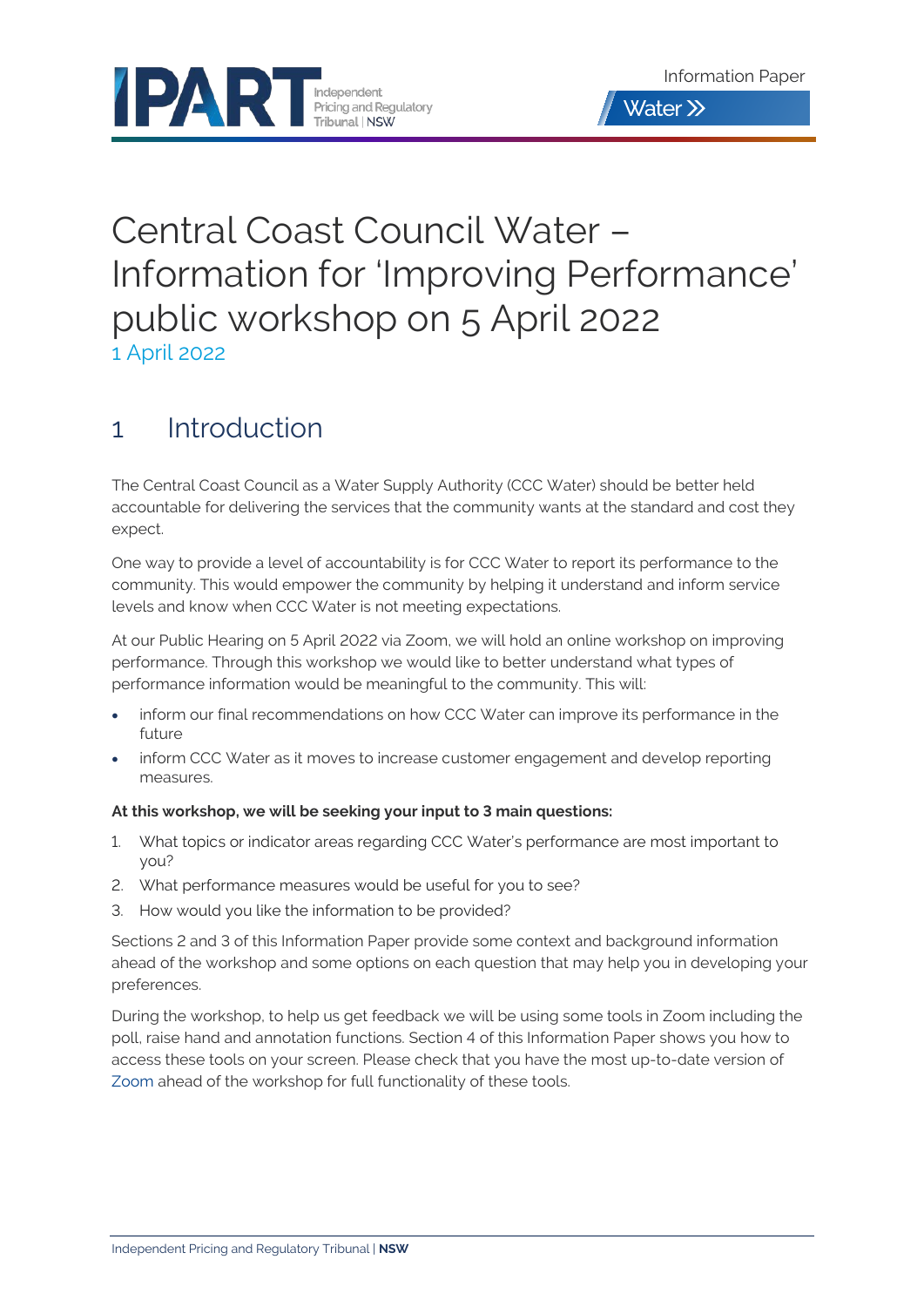### 2 Context

We are reviewing the prices that CCC Water can charge for its water, wastewater and other services over the next 4 years.

We found that CCC Water's performance in recent years in delivering water, wastewater and other services has not always met the community's expectations, because:

- CCC Water has not met some performance measures (which we refer to as output measures) over the past 3 years
- based on advice we received from independent consultants we found that some of CCC Water's current systems and processes need improvement
- during consultation, some customers expressed concerns around poor drinking water quality and wastewater overflows.

We consider our draft water prices would allow CCC Water to deliver good quality water and improve services to the community – now and in the future.

However, we also heard that the community lacks confidence in how CCC Water would spend the money it collects via prices. More frequent and accessible information about CCC Water's performance, including on the quality of services, would increase the level of accountability CCC Water has to the community.

We have made a draft recommendation that CCC Water should develop a new set of performance measures that reflect the community's preferences. More frequent public performance reporting on measures that are important to the community would help to:

- provide assurance to customers that their money is being appropriately spent
- enhance transparency and accountability for CCC Water's performance
- drive CCC Water to improve its performance, communication and customer engagement.

To further drive accountability, IPART intends to recommend the Minister gives us a referral to review CCC Water's performance in 2 years' time. We would also review it again at our next price review.

[Table](#page-2-0) 1 shows output measures that were set in the 2019 water price review and the performance that we have considered in our current review.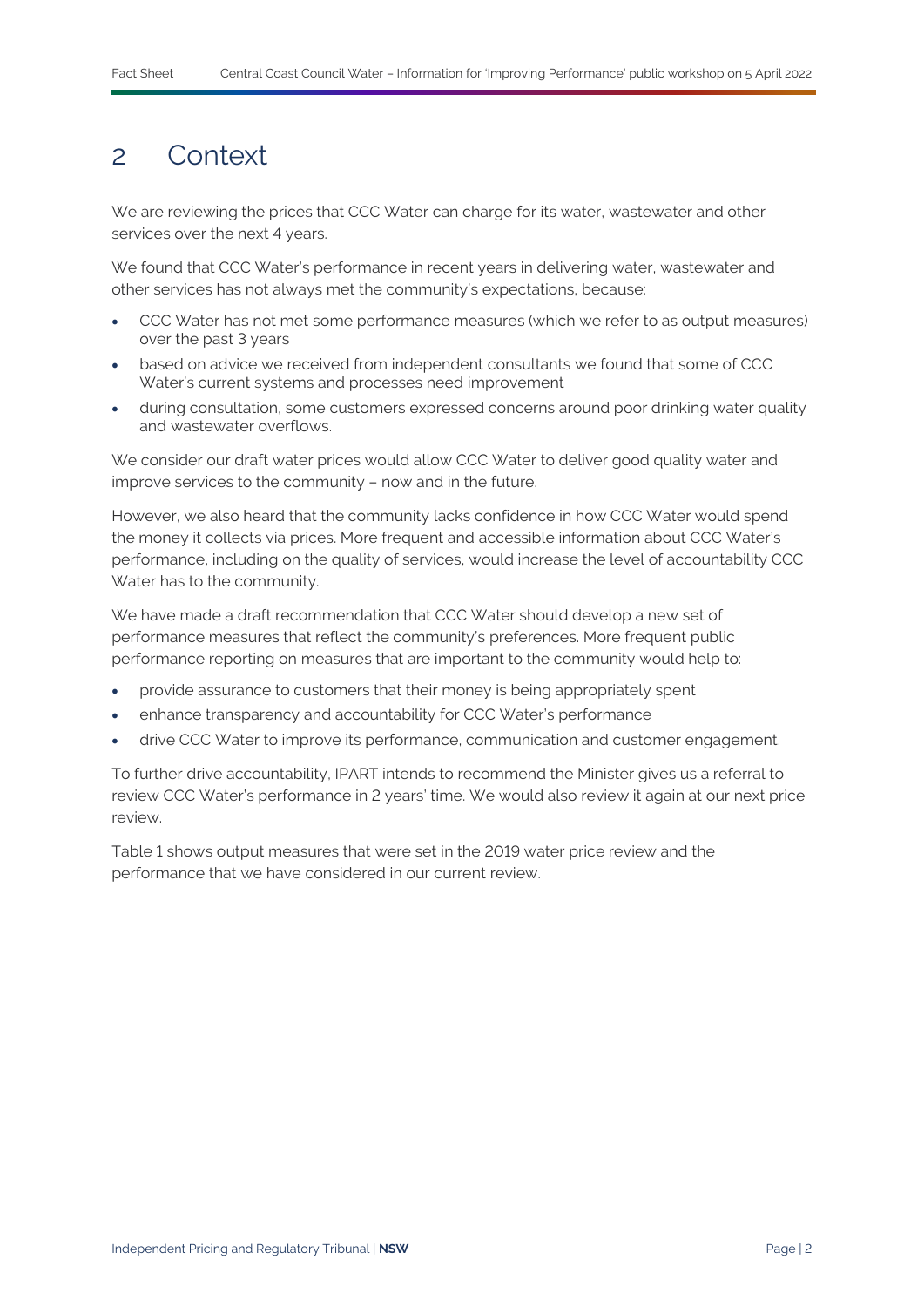#### <span id="page-2-0"></span>Table 1 CCC Water's performance against water and wastewater output measures

| 9<br>Target<br>8<br>Water quality complaints per 1,000 properties<br>Actual<br>11.7<br>9<br>Target<br>115<br>115<br>Average frequency of unplanned interruptions<br>per 1,000 properties<br>Actual<br>114.2<br>127.9 | 8<br>9          |
|----------------------------------------------------------------------------------------------------------------------------------------------------------------------------------------------------------------------|-----------------|
|                                                                                                                                                                                                                      |                 |
|                                                                                                                                                                                                                      |                 |
|                                                                                                                                                                                                                      | 115             |
|                                                                                                                                                                                                                      | 115             |
| Target<br>16<br>16<br>Water main breaks per 100km of main                                                                                                                                                            | 16              |
| Actual<br>12<br>10.2                                                                                                                                                                                                 | 12 <sup>2</sup> |
| Target<br>100<br>100<br>Compliance with Australian Drinking Water                                                                                                                                                    | 100             |
| Guidelines - microbial values (%)<br>Actual<br>100<br>100                                                                                                                                                            | 100             |
| Target<br>100<br>100<br>Compliance with Australian Drinking Water                                                                                                                                                    | 100             |
| Guidelines - chemical values (%)<br>Actual<br>100<br>99.7                                                                                                                                                            | 100             |
| Wastewater overflows per 100km of main<br>32<br>Target<br>30                                                                                                                                                         | 28              |
| Actual<br>27.5<br>31                                                                                                                                                                                                 | 28              |
| Wastewater overflows reported to the<br>Target<br>1.6<br>1.5                                                                                                                                                         | 1.4             |
| environmental regulator, per 100km of main<br>Actual<br>2.9<br>2.5                                                                                                                                                   | 2.5             |
| Wastewater odour complaints per 1,000<br>1.7<br>1.7<br>Target                                                                                                                                                        | 1.5             |
| properties<br>Actual<br>2.2<br>1.6                                                                                                                                                                                   | 1.6             |
| Wastewater main breaks and chokes per 100km<br>Target<br>35.6<br>34                                                                                                                                                  | 32              |
| of main<br>Actual<br>32.8<br>30.5                                                                                                                                                                                    | 32 <sub>2</sub> |
| Compliance with EPL concentration, load limits<br>Target<br>Yes<br>Yes                                                                                                                                               | Yes             |
| Actual<br><b>No</b><br><b>No</b>                                                                                                                                                                                     | <b>TBC</b>      |

Legend: " green highlighted cells indicate target met, " red highlighted cells indicate target not met. Source: Frontier Economics & Mott MacDonald, Central Coast Council Water Expenditure Review – Draft Report for IPART, February 2022, p 139.

## 3 Background information

### Question 1 - What topics do you want to hear about most?

There are several ways that we think about the performance of a water utility. For instance, regarding:

- Water quality
- Customer service and responsiveness
- Service reliability
- Environment and public health
- Financial management
- Asset management

Some of the standards for these are set by the government and some are set by the utility itself in consultation with its customers.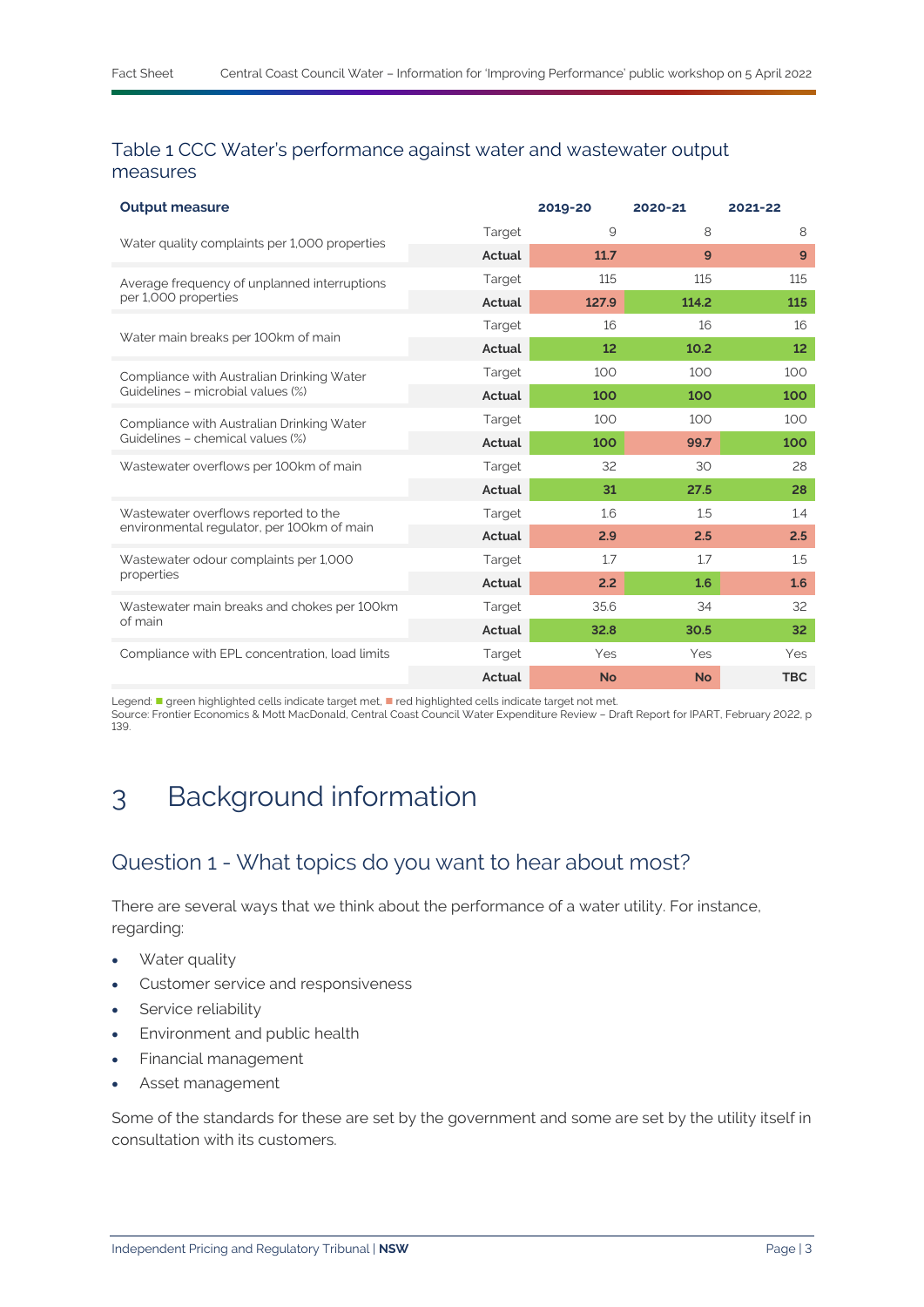We have heard dissatisfaction with service in a number of these areas. We would like to hear from you on issues that matter most to you.

### Question 2 - What types of data and information would be useful to you?

In our *[Draft Information Paper –](https://www.ipart.nsw.gov.au/sites/default/files/cm9_documents/Draft-Information-Paper-Improving-performance-Central-Coast-water-prices-March-2022.PDF) Improving performance*, we list examples of how performance can be measured. Measures such as these can give an overall picture of how well a utility is performing and can highlight areas in which a utility is performing well and where it might need to improve. Usually, it is best to look at a range of measures for a type of service to understand whether the overall level of service is up to scratch. Measures should also be considered over time – evidence of deterioration or improvement indicates whether further attention is needed.

CCC Water and other Councils report on a large number of measures to the Department of Planning and Environment, available online [here.](https://www.industry.nsw.gov.au/water/water-utilities/lwu-performance-monitoring-data)<sup>3</sup> Ex[a](#page-3-0)mples of measures that might be useful for customers, include:

#### **Water quality**

- Compliance with Australian Drinking Water Guidelines microbial values (%)
- Number of water quality complaints per 1,000 properties.

In our *Draft Information Paper – Improving Performance*, we suggested that CCC Water start to report on the 'Number of water quality complaints specifically for Davistown and Saratoga region' in response to a high number of complaints from this area.

#### **Customer service**

- Proportion of customers in payment plans/financial hardship assistance
- Number of water pressure complaints per 1,000 properties.

#### **Service reliability**

- Number of water and wastewater unplanned service interruptions
- Average duration of water and wastewater interruptions
- Number of main breaks and chokes per 100 km of mains.

Hunter Water also reports on the number of properties that experience more than a specified number of unplanned outages in a year.

#### **Environmental**

- Number of wastewater overflows per 100 km of mains under dry weather conditions
- Net greenhouse gas emissions
- Compliance with EPA load limits from wastewater treatments plants.

<span id="page-3-0"></span>Data is also submitted to National Performance Reporting Framework although we note this framework is under review.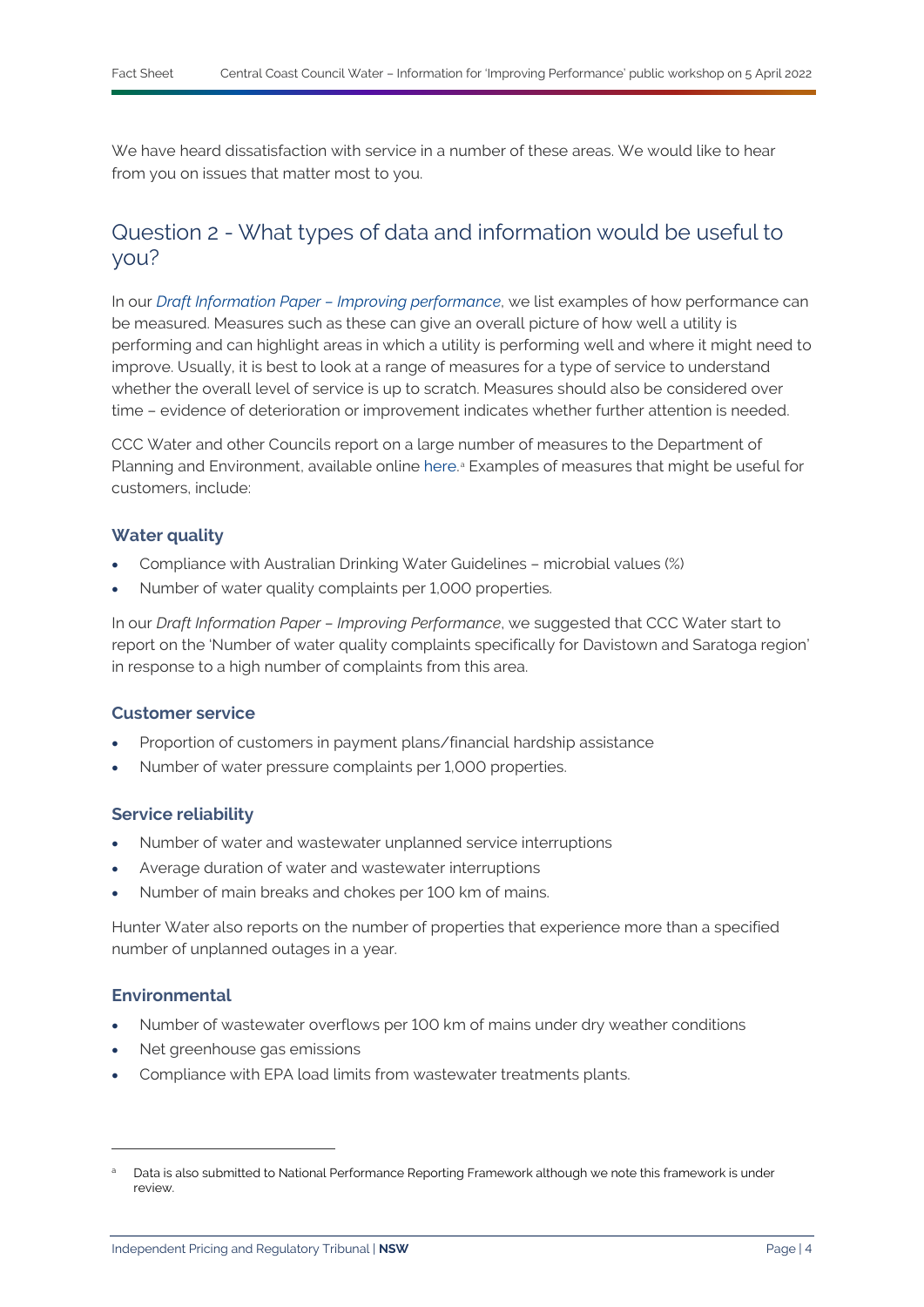#### **Financial Management**

- Operating result per property
- Ratio of net debt to equity

#### **Asset management**

- Leakage per km of mains per day
- Main breaks per 100km of mains

### Question 3 - How would you like the information to be provided?

There are various ways for CCC Water to provide you with the information. We want to hear about the method/s and frequency that you would find useful. We welcome other ideas that you may have.

Some examples include:

- An annual report specifically about performance. This could be published on the website and/or sent to households.
- A short flyer or email sent annually.
- An informative page on the website which includes quarterly, half-yearly or annual updates with notification of updates to be posted on social media.
- An update on performance included with each quarterly bill.
- Discussion of annual results at a Council meeting.

We encourage you to think about the ways in which you receive information, what works and what doesn't work for you.

## 4 Information about Zoom and online interaction

The workshop will include general discussion and some quick activities to allow everyone to note their preferences. We will ask participants to use the 'raise hand', 'annotate' and 'chat box' functions in Zoom.